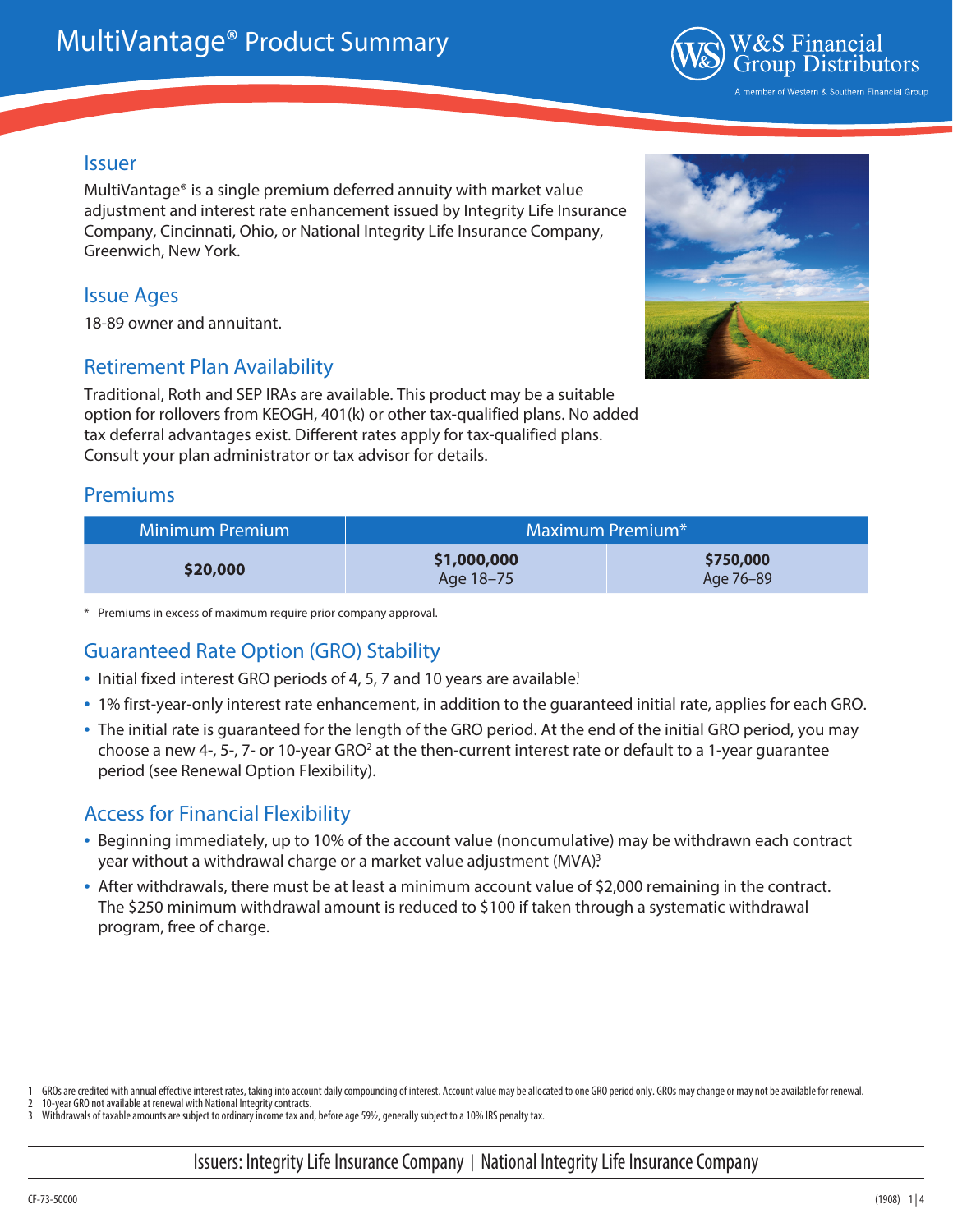## Renewal Option Flexibility

Before the close of the initial GRO period, Integrity or National Integrity will notify you of your renewal options (no new application is required). When a GRO period ends, your options are to:

- Choose a new 4-, 5-, 7- or 10-year GRO period,<sup>4</sup> locking in a new interest rate and a new withdrawal charge. (10-year GRO not available at renewal with New York contracts.)
- Do nothing and your account value automatically transfers to the 1-year guarantee period at the current interest rate with no withdrawal charge.
- Integrity and National Integrity guarantee a minimum interest rate as defined in your contract.

One GRO renewal is guaranteed. Additional GRO renewals may be available thereafter.

| <b>Initial Renewal Options</b>                                                                                            |                                                                                                                                                                                                   |  |  |  |  |
|---------------------------------------------------------------------------------------------------------------------------|---------------------------------------------------------------------------------------------------------------------------------------------------------------------------------------------------|--|--|--|--|
| Choose a<br>4-, 5-, 7- or 10-year GRO <sup>4,5</sup>                                                                      | <b>Do Nothing</b>                                                                                                                                                                                 |  |  |  |  |
| • New long-term rate and guarantee periods<br>• Receive a new interest rate enhancement<br>• New withdrawal charge period | Your account value will automatically transfer to the 1-year<br>guarantee period at the current interest rate with the following:<br>• No market value adjustment (MVA)<br>• No withdrawal charge |  |  |  |  |
| (10-year GRO not available at renewal with<br>New York contracts.)                                                        | • Transfers to longer-term rates and quarantees permitted<br>• Partial annuitizations permitted                                                                                                   |  |  |  |  |

# Tax-Deferred Growth

Interest earnings grow tax-deferred until withdrawn, usually at retirement age. The account value grows faster than it would in a currently taxed alternative paying the same interest rate.<sup>6</sup>

## Death Benefit Protection<sup>7</sup>

- At the death of the owner during the deferral period, Integrity or National Integrity guarantees that the designated beneficiary who survives the owner's death will receive the account value as of the date the death claim is processed.
- Death benefit proceeds will be paid directly to the beneficiary without the delay and expense of probate. No withdrawal charge or MVA applies.

# Income Options for Future Security

Choose scheduled payments guaranteed to continue for a lifetime, with a 10-year period certain (single or joint). Other options may be available. Income payment guarantees are backed by the claims-paying ability of Integrity or National Integrity.

<sup>4</sup> GRO periods cannot be selected beyond maturity date. Account value must be at least \$5,000 for GRO renewal election.

<sup>5</sup> In FL, for age 65 or older at issue, no withdrawal charges are permitted after 10 contract years, therefore GRO renewal options will be limited.

<sup>6</sup> If you own an annuity through a qualified plan or IRA, no added tax-deferred advantages exist.

<sup>7</sup> Before a full annuity option is elected.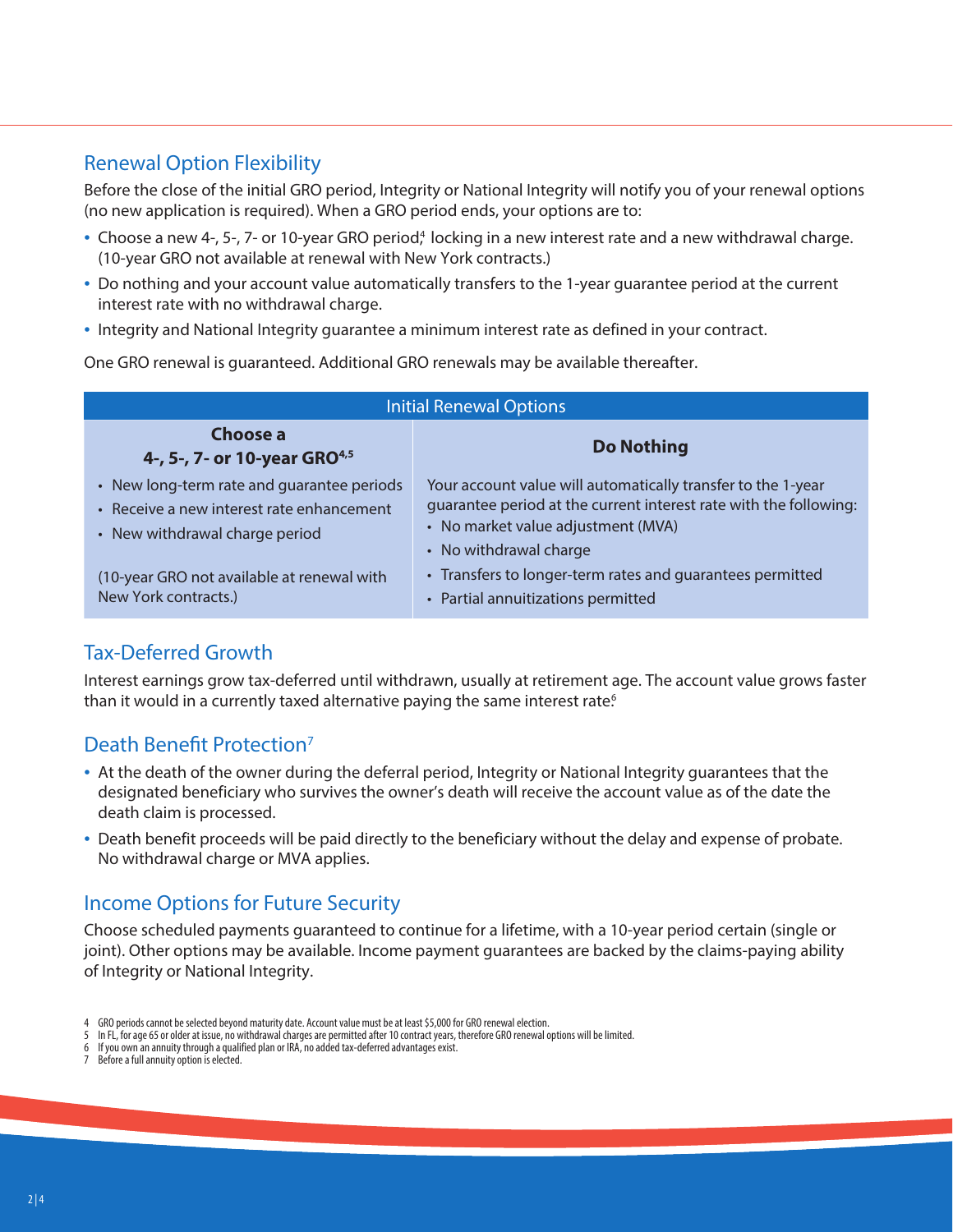# Withdrawal Charge

A withdrawal charge applies to amounts you withdraw over the free withdrawal amount. The charge decreases over time based on the number of years since the beginning of the GRO. It is applied after the MVA. The withdrawal charge is the following percentages applied to the withdrawal amount:

| <b>GRO Period</b> |    | $\overline{2}$ | R<br>د | $\overline{4}$ | 5  | 6  | v. | 8  | 9  | 10    |
|-------------------|----|----------------|--------|----------------|----|----|----|----|----|-------|
| 10-year           | 8% | 8%             | 7%     | 7%             | 6% | 5% | 4% | 3% | 2% | $1\%$ |
| 7-year            | 8% | 8%             | 7%     | 7%             | 6% | 5% | 4% |    |    |       |
| 5-year            | 8% | 8%             | 7%     | 7%             | 6% |    |    |    |    |       |
| 4-year            | 8% | 8%             | 7%     | 7%             |    |    |    |    |    |       |

**Integrity GRO Withdrawal Charge Schedule (Initial and Renewal)**

#### **California GRO Withdrawal Charge Schedule (Initial and Renewal)**

| <b>GRO Period</b> |    | $\overline{2}$ | 3  | $\overline{4}$ | 15, | 6 <sub>1</sub> |    | 8  |
|-------------------|----|----------------|----|----------------|-----|----------------|----|----|
| 10-year           | 8% | 7%             | 6% | 5%             | 4%  | 3%             | 2% | 1% |
| 7-year            | 8% | 7%             | 6% | 5%             | 4%  | 3%             | 2% |    |
| 5-year            | 8% | 7%             | 6% | 5%             | 4%  |                |    |    |
| 4-year            | 8% | 7%             | 6% | 5%             |     |                |    |    |

#### **New York Initial GRO Withdrawal Charge Schedule**

| <b>GRO Period</b> |    | $\overline{2}$ | 3  | 4  | 5  | 6  |    |
|-------------------|----|----------------|----|----|----|----|----|
| 10-year           | 7% | 6%             | 5% | 4% | 3% | 2% | 1% |
| 7-year            | 7% | 6%             | 5% | 4% | 3% | 2% | 1% |
| 5-year            | 7% | 6%             | 5% | 4% | 3% |    |    |
| 4-year            | 7% | 6%             | 5% | 4% |    |    |    |

#### **New York Renewal GRO Withdrawal Charge Schedule**

| <b>GRO Period</b> |    |    |    | 4     | 5  |
|-------------------|----|----|----|-------|----|
| 7-year            | 5% | 4% | 3% | 2%    | 1% |
| 5-year            | 5% | 4% | 3% | 2%    | 1% |
| 4-year            | 4% | 3% | 2% | $1\%$ |    |

## Withdrawal Charge Waivers

Withdrawal charges and MVA may be waived for the following with prior notification:

- $\bullet$  Limited life expectancy<sup>8,9</sup>
- Confinement to a nursing home, hospital or licensed health care facility<sup>8,9</sup>
- Required minimum distributions

9 Limited life expectancy waiver available if, after the contract date, the owner is diagnosed as having a life expectancy of 12 or fewer months. Confinement waiver available on or after the first contract anniversary after the owner is confined for at least 60 consecutive days.

<sup>8</sup> Not available in California.